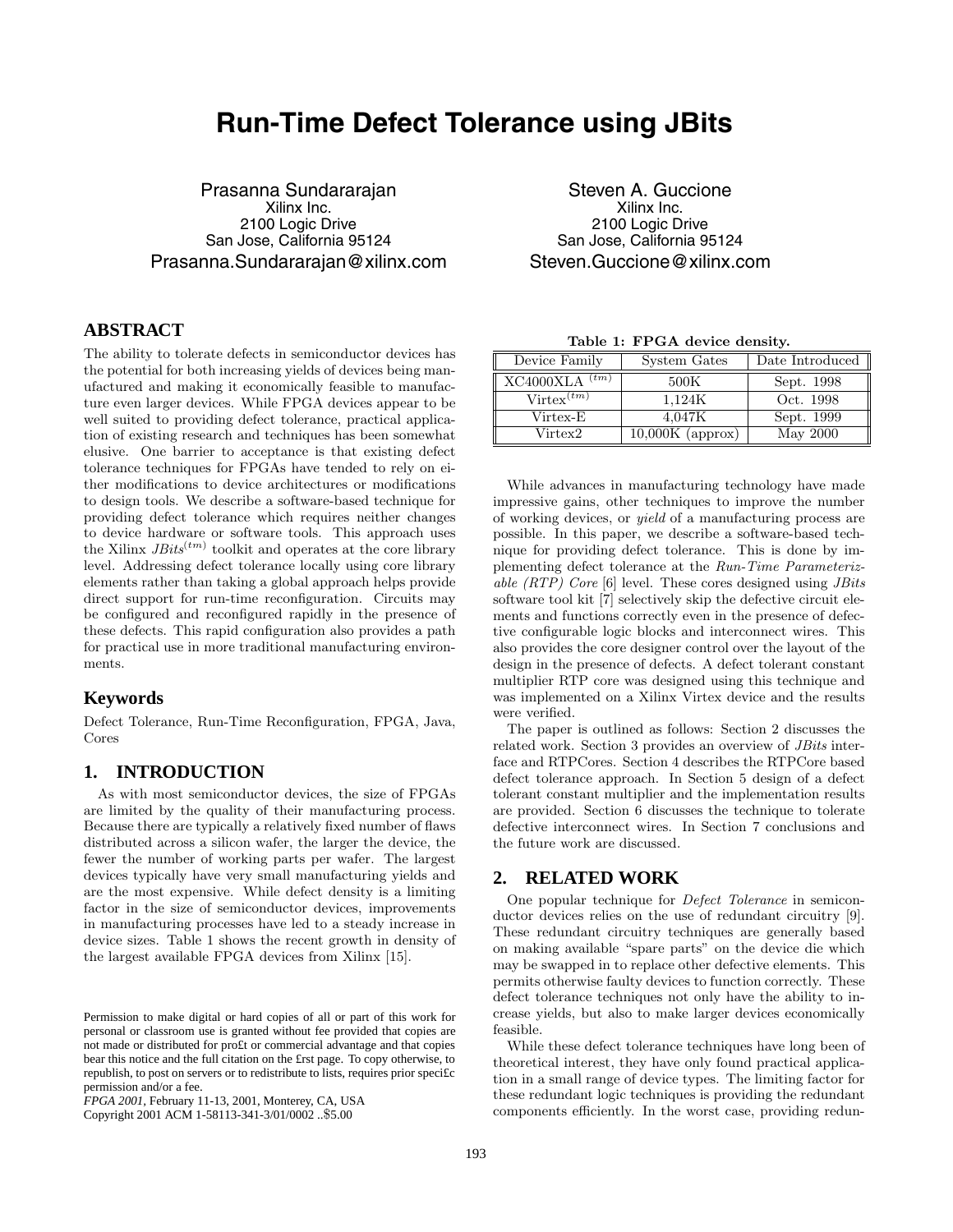dant circuitry for the entire device could easily double the die size. This would in all likelihood eliminate any gains made by increasing the yield of functional devices.

One area where defect tolerance has been used successfully is in memory arrays. Memory devices are somewhat unique in that they contain a large, regular array of relatively independent cells. Providing a high level of defect tolerance typically requires only a spare column of memory cells which can be used to replace a column containing a defective cell. This spare column is swapped in using a variety of techniques in the final stage of manufacturing. In the case of memories, the relatively low overhead of providing a spare column of memory cell makes this technique economically feasible. FPGAs represent a similar, but more complex cellular array than memories. In simple programmable logic devices, it may be possible to employ similar redundancy techniques to improve manufacturing yields.

Using programmable cellular arrays for defect tolerance has been explored as far back as Minnick [14]. Redundant cells or columns of cells can be made available and swapped in much in the same way spare columns of memory cells are reassigned. Unlike simple memory arrays, the high level of interconnect between cells and the timing issues involved in programmable logic devices make hardware approaches such as this infeasible except for the simplest architectures.

Research that suggests special architectures and modifications to hardware that would result in defect tolerance is also being pursued [3] [10]. While special purpose architectures and manufacturing process enhancements may be used to provide defect tolerance in FPGA devices, another approach is to use design software to map circuits around defective portions of the device. Such software-based defect tolerance does not require any redundant circuitry or any changes to the existing device architecture or manufacturing processes.

Much of the work in defect tolerance for FPGAs has revolved around the idea of mapping circuits around known faults at the device, wafer and even system level [1] [2] [4] [8] [13]. The general approach is to perform off-line testing of the device and mark defective portions of the device, which can later be bypassed by the design mapping tools. The drawback of this approach is the necessity to re-run the design mapping tools to produce a unique circuit configuration for each device. Such tools are typically compute intensive and require time on the order of hours on a relatively powerful system to produce a result. This is usually not acceptable in a large-scale manufacturing environment. In addition, because these techniques typically require either special tools or modifications to existing tools, very little of this work has been demonstrated on commercially available devices.

By contrast, the work of Emmert et al. [5] operates on a commercially available FPGA device and operates *on-line*, that is, at run-time. This approach combines a technique for automatically detecting faults in an operating FPGA circuit and reconfiguring the circuit around any detected defects. This approach solves the problem of long tool runtimes by bypassing the design tools altogether. Circuits are re-mapped incrementally at the device level.

The system we have implemented combines the techniques of on-line and off-line approaches to defect tolerance. The assumption is that devices are tested and defects detected off-line during the manufacturing process are logged in a

defect database. This database contains the location of defective Configurable Logic Blocks (CLBs) and interconnect wires. Using this defect database circuits may then be configured and reconfigured on-line at run-time, continuing to operate in the presence of these defects. The use of *JBits* run-time reconfiguration tool suite [7] provides the speed and flexibility necessary to produce new configurations in the presence of defects.

## **3. RUN-TIME RECONFIGURATION USING JBITS**

The *JBits* tool suite is a collection of Java *Application Program Interfaces (APIs)* and associated tools used to build, test and debug *Run-Time Reconfigurable (RTR)* systems. At the lowest level, *JBits* gives direct read and write access to all configurable elements of the FPGA device. This permits both the logic in Look-Up Tables (LUTs) and the routing to be quickly and directly modified in-system at runtime.

Currently *JBits* is being used primarily as a development tool for run-time reconfigurable systems. Circuits are specified in terms of logic and routing and grouped into Java objects in the form of cores. The *JBits* model views an FPGA device as a two dimensional array of CLBs. These CLBs are indexed with a row and column parameter. Partitioning the device this way permits small sections of the device to be programmed. Loops or conditional statements can be used to replicate the programming. This forms the basis of designing RTP Cores. Along with this, *JRoute*, [11] a router based on the *JBits* API is used to route the interconnects.

Unlike the traditional static circuits of existing schematic capture or HDL Cores, *JBits* Cores are not fixed data objects. *JBits* Cores are instead code sequences describing how to construct circuits. This permits a high degree of flexibility in how circuits are instantiated. In particular, circuit parameters such as bit width can be specified as late as at run-time. These *Run-Time Parameterizable (RTP) Cores* not only simplify library design and provide a wider range of choices for designers, but allow circuits to be modified and configured in-system at run-time, perhaps based on user input or sensor data.

RTP Cores are the basic building block for *JBits* designs. By defining the functionality of groups of CLBs, they provide a useful framework not only for hierarchical design, but also for run-time reconfiguration. It is within this framework that support for defect tolerance is provided.

# **4. RTP CORE-BASED DEFECT TOLERANCE**

One concern with the existing approaches to softwarebased FPGA defect tolerance is that they tend to operate at the device level. The software to support defect tolerance in this manner also takes a global view of resources and operates more or less autonomously. This necessarily inserts a layer between the application software and the implementation which not only interferes with direct control of resources, but complicates attempts to do run-time reconfiguration.

Because the RTP Core model is run-time reconfiguration friendly, it is desirable to extend this model in some way to provide defect tolerance. The most direct way to accomplish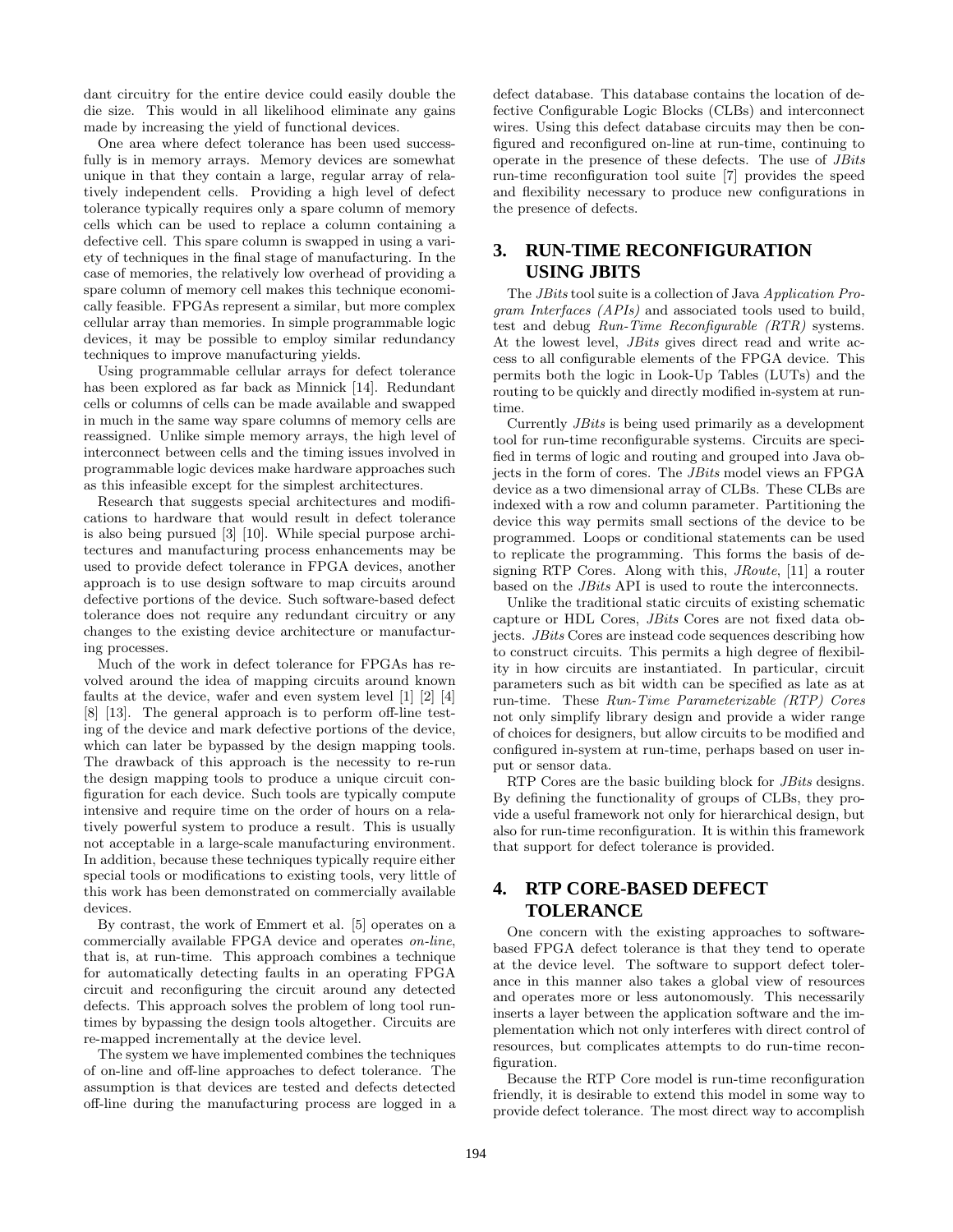

**Figure 1: Defect Tolerant RTP Core Scheme**

this is to require the RTP Core to produce a correctly operating circuit, even in the presence of defects. RTP Cores would be specifically constructed to bypass faulty logic and interconnect dynamically at run-time. This technique does not attempt to correct the faults but rather avoids the usage of defective CLBs and interconnects in the circuit being implemented. Thus irrespective of the nature of defect present in CLBs and interconnects this technique would produce defect tolerant RTP Cores. This approach may require that RTP Cores use more resources in the presence of defects, but that correctly functioning circuits are produced. The elements involved in the implementation of a Defect Tolerant RTPCore is shown in Figure 1.



**Figure 2: Skip CLB Mode**

Because RTP Cores operate at the CLB level, defect tolerance using RTP Cores also necessarily operates at the CLB level. When a defective component (LUT, Mux etc) is detected in a CLB, the entire CLB is marked as unusable. While this approach makes less efficient use of resources than identifying individual defective components of the CLB, other smaller grained approaches could have been pursued. It was decided, however, that CLB level granularity was appropriate, given that it resulted in simplified software. The list to track defective components would only be a list of defective CLBs, rather than a more complicated list of heterogeneous resources.

One advantage of the RTP Core approach is that a single



**Figure 3: Skip Row Mode**



**Figure 4: Skip Column Mode**

overall scheme to provide defect tolerance is not required. Each RTP Core can use the most appropriate technique for its circuit or mode of operation. Three basic modes (*Skip CLB, Skip Row, Skip Column*) of constructing an RTP Core in the presence of a defective CLB are shown in Figures 2, 3 and 4. The mode is usually specified by an input parameter to the RTP core. In case of a defect in the *Skip CLB* mode, an entire CLB can be ignored and marked off as defective, with logic and routing flowing into the next CLB. Additionally, an entire row or column of CLBs may be marked off and treated as defective, in the *Skip Row* and *Skip Column* modes. These modes are used only to avoid defective CLBs and are not applicable to interconnect defects. The reasons for inapplicability of the mode while tolerating the defective wires is discussed in Section 6.

Each of these modes have different advantages which are typically dependent on the type of circuit being implemented. For example, if the circuit's output needs to be aligned in contiguous CLB locations in the output column, then *Skip Column* mode would be effective. On the other hand, if the circuit's CLB usage needs to be as minimum as possible, then *Skip CLB* mode would be useful. In general, these modes provides the desginer with various options to layout the design in the presence of defects and its up to designer's discretion to choose the mode of implementation based on the design constraints.

While RTP Cores may be constructed of other RTP Cores in a heirarchical fashion, these higher level cores do not have to be concerned with defects. Only the lowest level RTP Cores which are built from arrays of CLBs must be made to produce defect-tolerant circuits. While this approach may at first seem ad-hoc -with different, perhaps complex, schemes used to produce each defect tolerant RTP Core- this was not the case in practice. Nearly all RTP Cores are con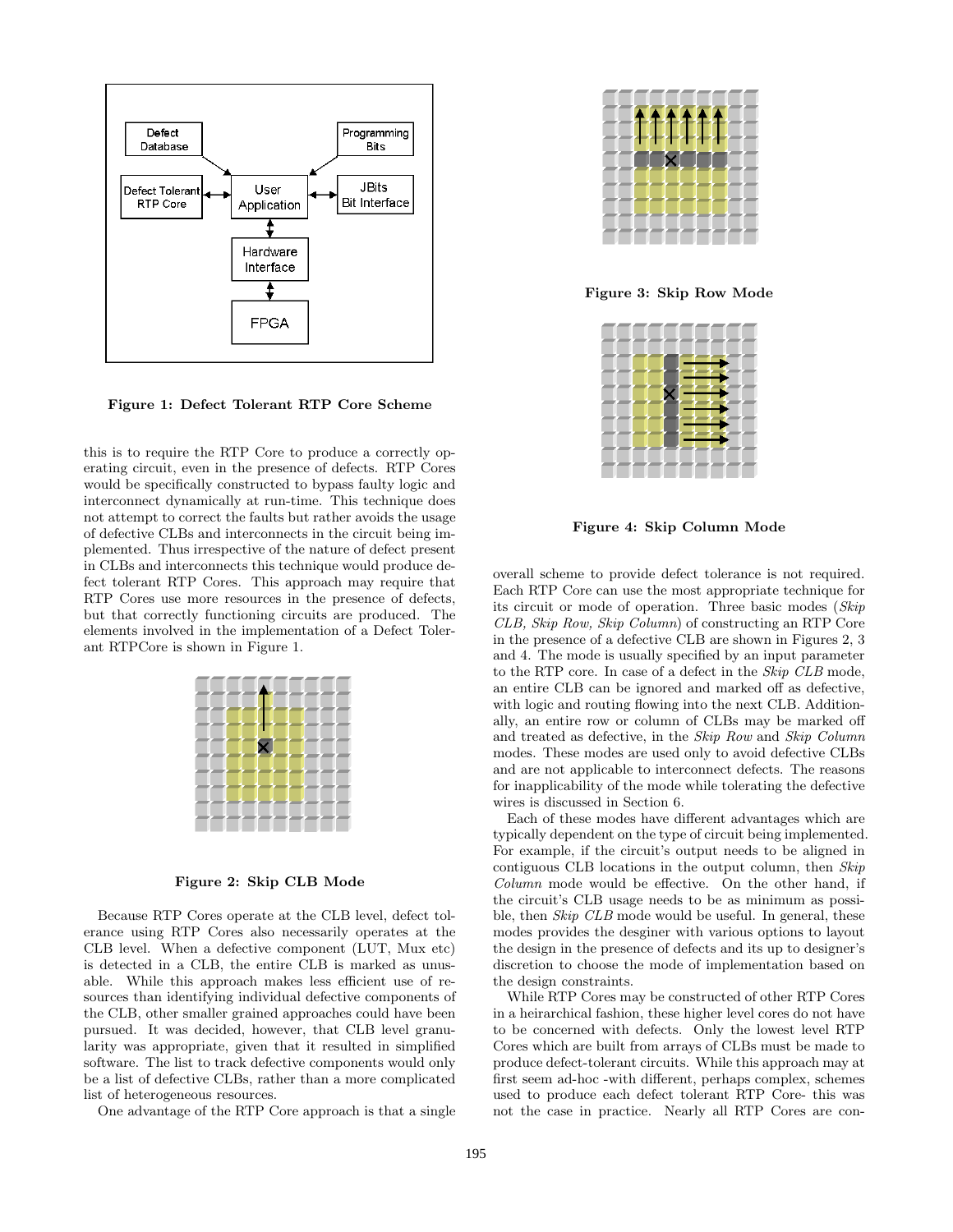structed by iteratively programming logic and interconnections in some parameter-based loop. For instance, a simple shift register is built by programming a chain of some number of linearly interconnected flip-flops. The number of stages in the shift register is typically a run-time parameter to the core, enabling shift registers of arbitrary sizes to be constructed on the fly.

If a faulty CLB is encountered while constructing such a shift register, for instance, all that is required is that the faulty cell be skipped and interconnection be performed to the next CLB. In this case, the additional software overhead of providing defect tolerance is a test for a defect and conditional statement for modifying a CLB index. However, the routing defects are tolerated by marking off the defective interconnects even before performing the routes for a RTPCore. In general, alongwith the marking of bad interconnects, the overhead of making an RTP Core defect tolerant is typically a test of the list of marked CLBs and a conditional incrementing of an index. The flow diagram in Figure 5 describes how the *Skip CLB* mode is implemented; *Skip Column* and *Skip Row* modes can also be implemented similarly.



**Figure 5: The Defect Tolerant RTP Core design flow.**

Logic for a particular CLB is specified using *JBits* API while routing the interconnects is performed using *JRoute*. *JRoute*, a run-time routing API, is available in the *JBits* toolkit. Built on *JBits*, the *JRoute* API provides access to routing resources in a FPGA device. *JRoute* provides point to point routing at run time between RTP Cores and has various levels of routing control. This ranges from turning on or off a single connection to auto-routing between various sources and sinks. In this work, auto-routing is extensively used to route the defect tolerant RTP Core. The technique outlined in Figure 5 is based on assuring that both source and destination of all routes is established before interconnections are routed using the *JRoute* API.

# **5. A DEFECT TOLERANT CONSTANT MULTIPLIER RTP CORE**

One RTP core that is especially common in RTR systems is a constant coefficient multiplier. Unlike a standard two input multiplier, one input is tied to a constant value in a constant coefficient multiplier. The multiplier folds the constant value into the circuit, producing a smaller, faster and more power efficient implementation. As a trivial example, a constant multiplication by a factor of two can be reduced to a simple shift operation. Other constant values can be reduced to similar combinations of shifts and additions.

A defect tolerant constant multiplier was designed adopting the flow described in Figure 5 for all the three modes of defect tolerance. The multiplier in this example is an eight bit input, sixteen bit output constant coefficient multiplier with a constant value of 75. This RTP Core was verified with other test inputs, but the diagrams in the remainder of this section uses a test input of 255 (0xFF), producing a final result of 19,125 (0x4AB5).

Although the Virtex device that was used in these experiment to verify the functionality of the multiplier did not contain any defective CLBs and wires, certain CLBs and wires were marked as bad in the defect database. Thus these defective CLBs were ignored in the configuration data and the multiplier was placed and routed around these defects. The functionality of the multiplier was verfied using the *Boardscope* debug tool which is available in the *JBits* tool kit.



**Figure 6: Boardscope core and state views for the SKIP CLB mode.**

Figure 6 shows an implementation using the *Skip CLB* method of avoiding defects. This figure is derived from actual screen output from the *BoardScope* debug tool operating on a VirtexXCV800 device [12]. In *BoardScope* a FPGA device is represented as an array of CLBs with index  $(0,0)$ at the bottom left corner of the array. *BoardScope* has both a *Core* as well as a *State View*. While the *Core View* shows cores present in a design, the *State View* shows the state of all the flip-flops in a device. Each of the four flip-flops present in one VirtexCLB is represented by a quadrant of a CLB space in the *BoardScope State View* with state zero and one represented in blue and green color respectively.

In this example, a constant value RTP Core with a value of 255 is placed in the lower left corner of the CLB array at CLB(0,0). This value drives the Defect Tolerant Constant Coefficient Multiplier RTP Core placed just to the right at location  $CLB(0,1)$ . Defective CLBs are marked at six locations, including  $CLB(0,6)$ ,  $CLB(1,1)$  and  $CLB(3,2)$ . The *Core View* to the left in Figure 6 clearly shows the defective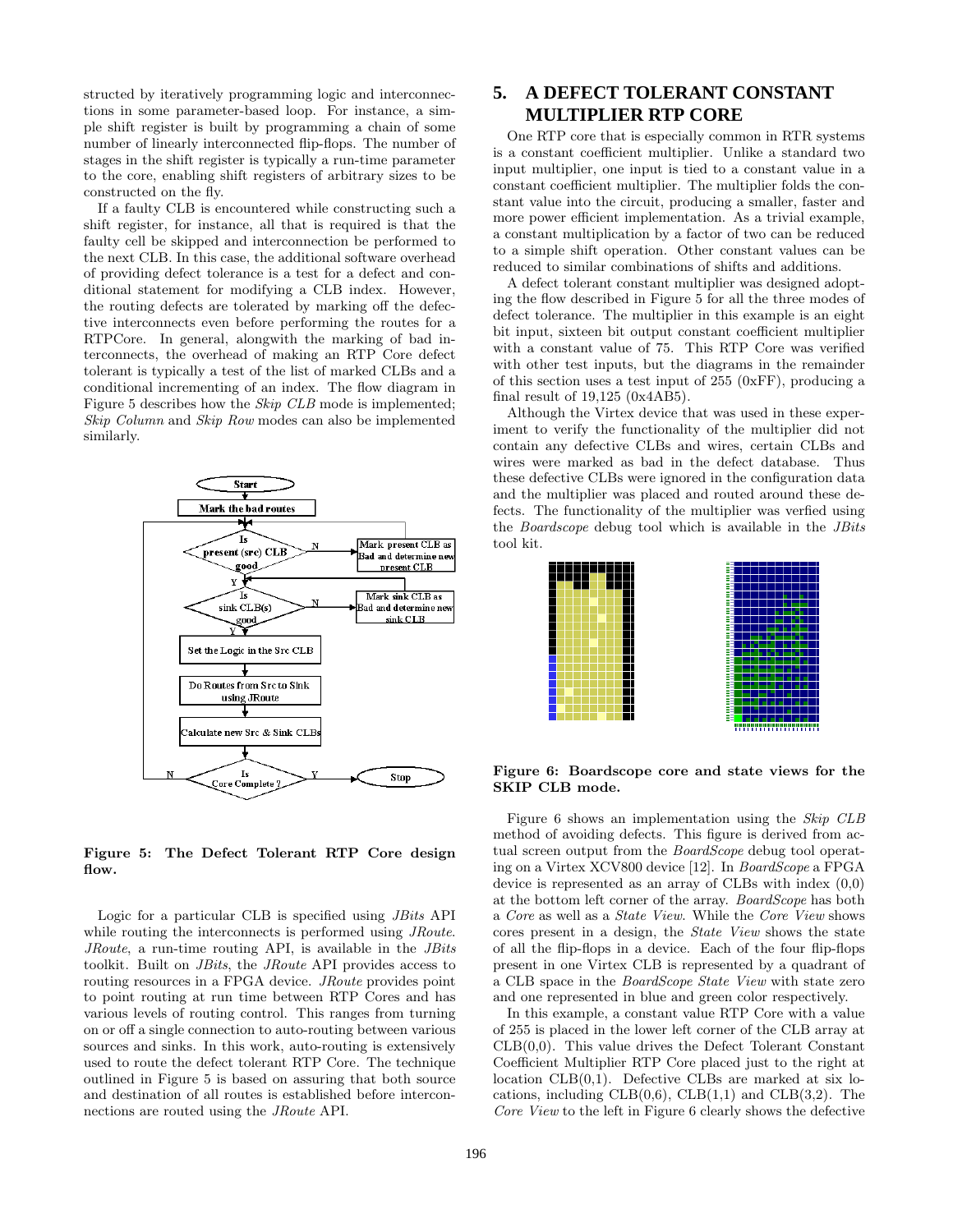CLBs. On the right, perhaps less clear than the *Core View*, the *BoardScope State View* shows the state of all flip flops in the device, with the unused "defective" CLBs containing flip-flops with all states set to zero. In addition, the output can be determined to be correct value of 19,125(0x4AB5). The output value of the multiplier can be interpreted from the state of lower right quadrant flip-flop value of each CLB present in the last column of the multiplier design.



**Figure 7: Boardscope core and state views for the skip row mode.**



**Figure 8: Boardscope core and state views for the skip column mode.**

Similar to the Skip CLB mode, Figure 7 demonstrates the *Skip Row* mode while Figure 8 demonstrates the *Skip Column* mode. Here, defective CLBs result in an entire row or column of CLBs being ignored. These modes are useful in producing cores that may have more desirable geometries. Aligning all RTP Core outputs in a single column, even in the presence of faults may be desirable for layout purposes.

### **6. MARKING DEFECTIVE WIRES**

While the model based on marking off defective CLBs is sufficient, there are often cases where ownership of a resource to a particular CLB is not obvious. For instance, single length lines that connect adjacent CLBs are not clearly part of either CLB. By convention, all wires can be assigned to a particular CLB, but this is not necessary in *JBits*.

Because a *JBits* RTP core uses the *JRoute* run-time routing API, a simple marking scheme for defective wires is already available. The *JRoute* API used to arbitrarily interconnect inputs and outputs in the device must keep track of the interconnect resources that are in use. In the existing implementation, *JRoute* begins by assuming that all routng resources in the device are free. As connections are made, *JRoute* updates the interconnection database. To mark off individual wires as defective in *JRoute* is fairly straight forward. The *JRoute* resource database is pre-loaded to make the defective wires appear to be already in use before routing the defect tolerant RTPCore. Thus these wires will not be included in the routing produced for a RTP core by the *JRoute* API.

This technique of marking off the defective wires require the availability of sufficient defect-free wires that can be used to route the design. Present FPGA architectures provide abundance of routing resources. For example, Virtex routing architecture has 24 single-length and 72 buffered Hex lines in each of the four directions per CLB. Direct and Long lines are also available to route the signals[15]. Thus even in the presence of few defective wires in a CLB, the router would have sufficient wires to route the signals.

Because a very large percentage of the device and a large percentage of the resources in present commercial FPGAs such as Virtex are interconnect resources, this pre-loading of the *JRoute* resource usage database is expected to address a large number of defects. This eliminates the need for marking off entire CLBs and large blocks of routing when only a single wire may be defective. Because this should greatly decrease the number of wires marked as faulty, routing around defects should be simplified. In the presence of interconnect defects only, the logic and other good routing resources can still be used without marking off the entire CLB as defective. It is for these reasons that the modes of skipping a defective CLB are irrelevant when tolerating the defective interconnect resources.

### **7. CONCLUSIONS AND FUTURE WORK**

A technique has been demonstrated for providing defect tolerance in FPGA devices at the RTP Core level. This requires that the defect tolerance scheme used is explicitly specified by the RTP Core implementation. This approach has the advantage that no other additional software or modifications to device architectures are required. In addition, the software overhead of providing such defect tolerance is minimal and need only be provided for the lowest level cores in a heirarchical design. This technique is also unique in that it provides direct support for run-time reconfiguration. Circuits may be configured and re-configured transparently in the presence of defects.

While this approach is currently viable, there are still many new directions to be explored. We are currently actively exploring on-line run-time defect detection and isolation. This will permit defects to be found and logged at run-time. The combination of these techniques will permit systems to continue to operate in the presence of device faults, even very late in the lifetime of the system. This has advantages for various remote applications where physical repair or replacement of faulty components may be difficult or impossible.

Presently *JRoute* does not provide support for timing constraints but work is also being done on a static timing analyzer. This can be used to verify that timing constraints have not been violated by the presence of defects in a circuit. This tool will also work on-line and should complement the on-line techniques being explored. Finally, new Defect Tolerant RTP Cores are being built to further explore application level defect tolerance.

The techniques described in the paper permit FPGA devices to be configured and reconfigured in the presence of de